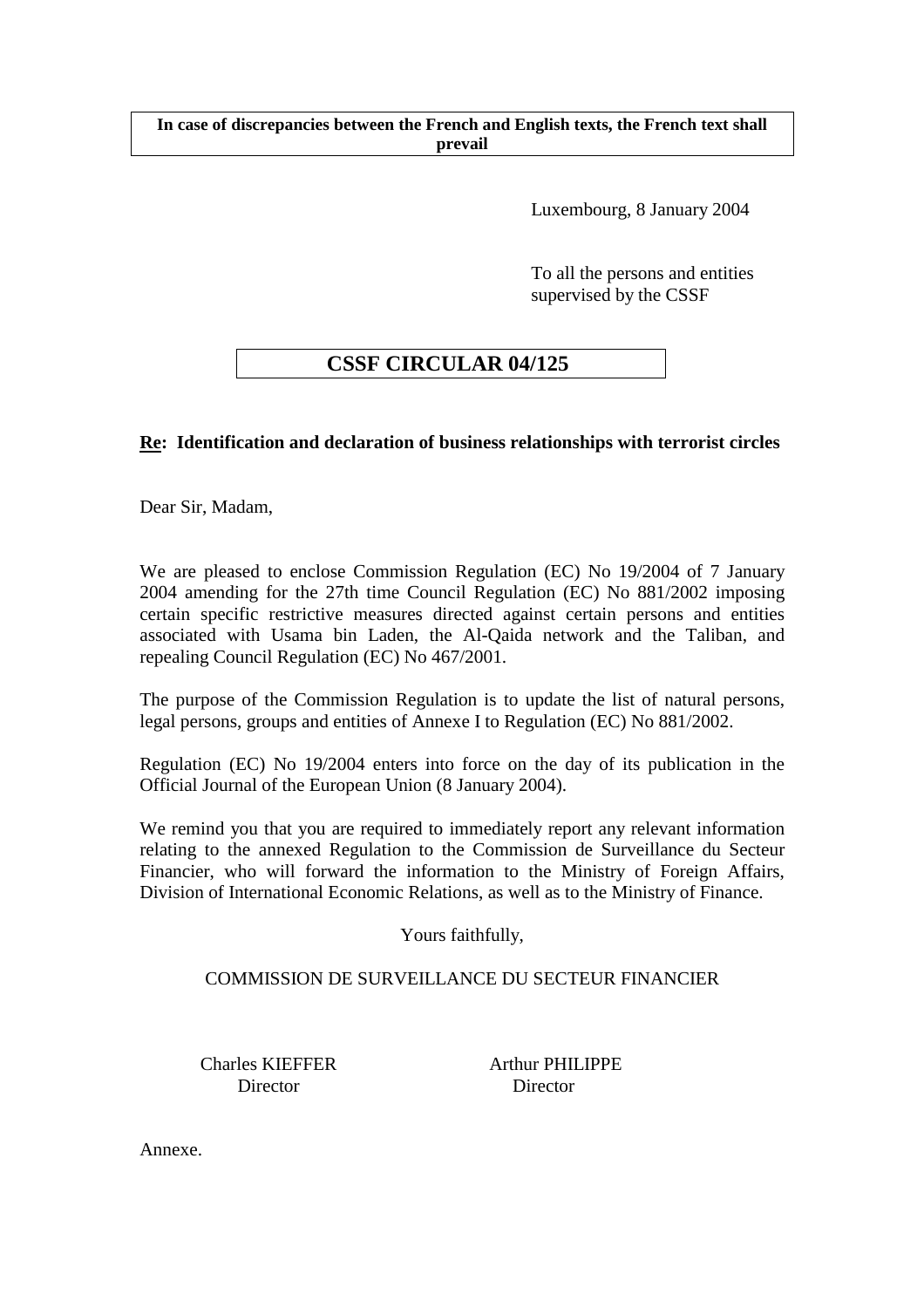### **COMMISSION REGULATION (EC) No 19/2004**

#### **of 7 January 2004**

### **amending for the 27th time Council Regulation (EC) No 881/2002 imposing certain specific restrictive measures directed against certain persons and entities associated with Usama bin Laden, the Al-Qaida network and the Taliban, and repealing Council Regulation (EC) No 467/2001**

THE COMMISSION OF THE EUROPEAN COMMUNITIES,

Having regard to the Treaty establishing the European Community,

Having regard to Council Regulation (EC) No 881/2002 of 27 May 2002 imposing certain specific restrictive measures directed against certain persons and entities associated with Usama bin Laden, the Al-Qaida network and the Taliban, and repealing Council Regulation (EC) No 467/2001 prohibiting the export of certain goods and services to Afghanistan, strengthening the flight ban and extending the freeze of funds and other financial resources in respect of the Taliban of Afghanistan (1), as last amended by Commission Regulation (EC) No  $2157/2003$  ( $^2$ ), and in particular Article 7(1), first indent, thereof,

Whereas:

(1) Annex I to Regulation (EC) No 881/2002 lists the persons, groups and entities covered by the freezing of funds and economic resources under that Regulation.

- (2) On 26 December 2003, the Sanctions Committee of the United Nations Security Council decided to amend the list of persons, groups and entities to whom the freezing of funds and economic resources should apply. Annex I should therefore be amended accordingly.
- (3) In order to ensure that the measures provided for in this Regulation are effective, this Regulation must enter into force immediately,

HAS ADOPTED THIS REGULATION:

#### *Article 1*

Annex I to Regulation (EC) No 881/2002 is hereby amended in accordance with the Annex to this Regulation.

#### *Article 2*

This Regulation shall enter into force on the day of its publication in the *Official Journal of the European Union*.

This Regulation shall be binding in its entirety and directly applicable in all Member States.

Done at Brussels, 7 January 2004.

*For the Commission* Christopher PATTEN *Member of the Commission*

<sup>(</sup> 1 ) OJ L 139, 29.5.2002, p. 9.

<sup>(</sup> 2 ) OJ L 324, 11.12.2003, p. 17.